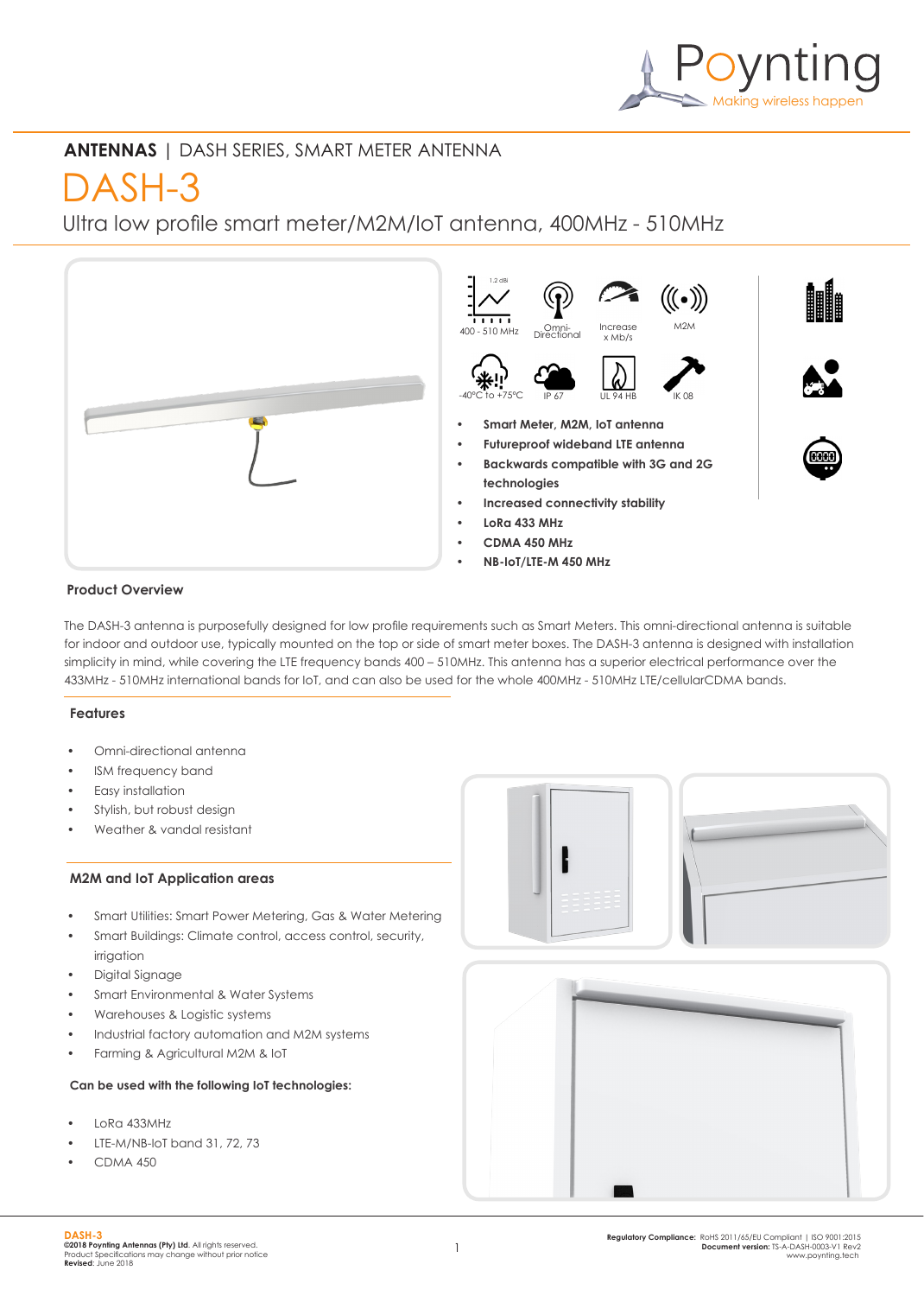LTE bands 31, 72, 73



#### **Antenna Performance Plots**





#### **Voltage Standing Wave Ratio (VSWR)**

VSWR is a measure of how efficiently radio-frequency power is transmitted from a power source, through a transmission line, into a load. In an ideal system, 100% of the energy is transmitted which corresponds to a VSWR of 1:1.

The DASH-3 delivers superior performance with a VSWR of:

- $\bullet$  < 2.2:1 @ 433 MHz
- $< 2:1$  @ 450 470 MHz

#### **Radiation Patterns - Antenna mounted vertically**

#### **Elevation: 410 - 440 MHz (side view) Elevation: 450 - 470 MHz (side view)**



**VSWR: Gain : (excluding cable loss)**



Indicates the bands on which this antenna works

#### **Gain\* in dBi**

Gain @ 433 - 510 MHz: 1.2 dBi

\*Antenna gain measured with polarisation aligned standard antenna